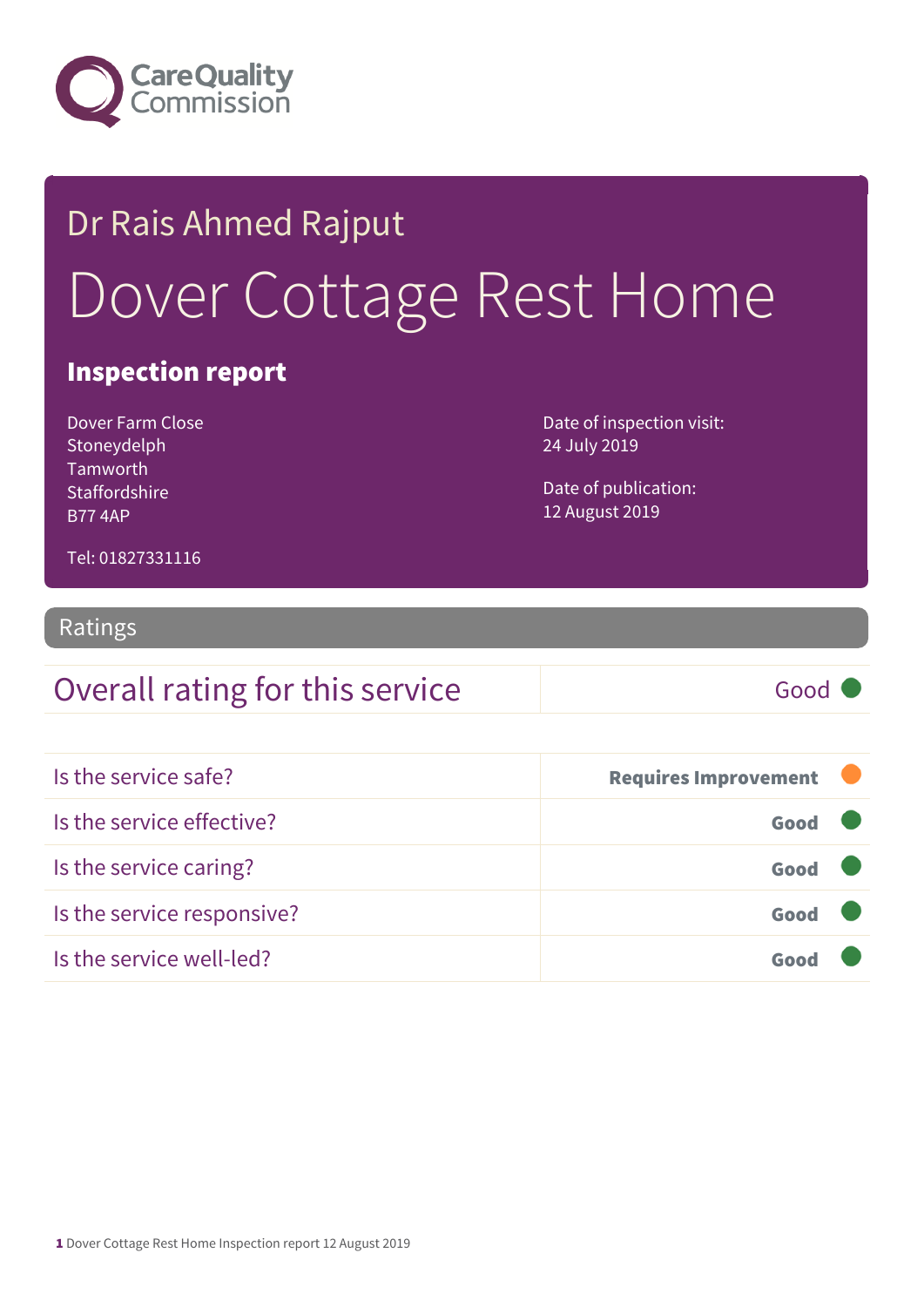### Summary of findings

#### Overall summary

#### About the service

Dover Cottage Rest Home is a residential care home providing personal care to 11 people aged 65 and over at the time of the inspection. The service can accommodate up to 15 people in one adapted building and specialises in the care for those living with dementia.

#### People's experience of using this service and what we found

People's experience of using the service was overall good. This was usually a quiet rest home, where staff spent time engaging with people on an individual basis. Staff knew people well and were supportive of people's unique needs, particularly at times of distress. Staff told us there were usually enough of them to do this. However, we found that at times staff planning and deployment needed to be reviewed, to ensure people's care was consistently safe and responsive.

At the last inspection there had not been a registered manager in post and we found some issues with regards to quality checks of medication procedures. We found improvements had been made, although we highlighted a few areas to be addressed regarding people's medicines and safety checks. People felt safe living at Dover Cottage, were involved in the service through surveys and felt listened to. Activities took place on a more individual basis, but people had also asked for the opportunity to go out more. The provider was investing into the redecoration of the service and making the garden more accessible, so it could be used safely by everyone.

There was a registered manager in post at this inspection and staff felt well supported. Staff were involved in the development of the service through regular meetings and questionnaires. We heard that the registered manager had successfully taken steps to improve the culture and atmosphere of the service.

The service worked effectively with different professionals to meet people's needs and promote their health and wellbeing. There was plenty of food for people to choose from and staff encouraged people to eat well and drink enough. The registered manager listened to and acted on external feedback to make improvements. The progress made was evidenced in the monitoring undertaken by the local authority and commissioners had no concerns about the service. We heard positive comments from relatives and also saw many thank you cards praising staff for their kind, respectful care, particularly at the end of people's lives.

People were supported to have maximum choice and control of their lives and staff supported them in the least restrictive way possible and in their best interests; the policies and systems in the service supported this practice.

For more details, please see the full report which is on the CQC website at www.cqc.org.uk Rating at last inspection The last rating for this service was good (published 14 February 2017).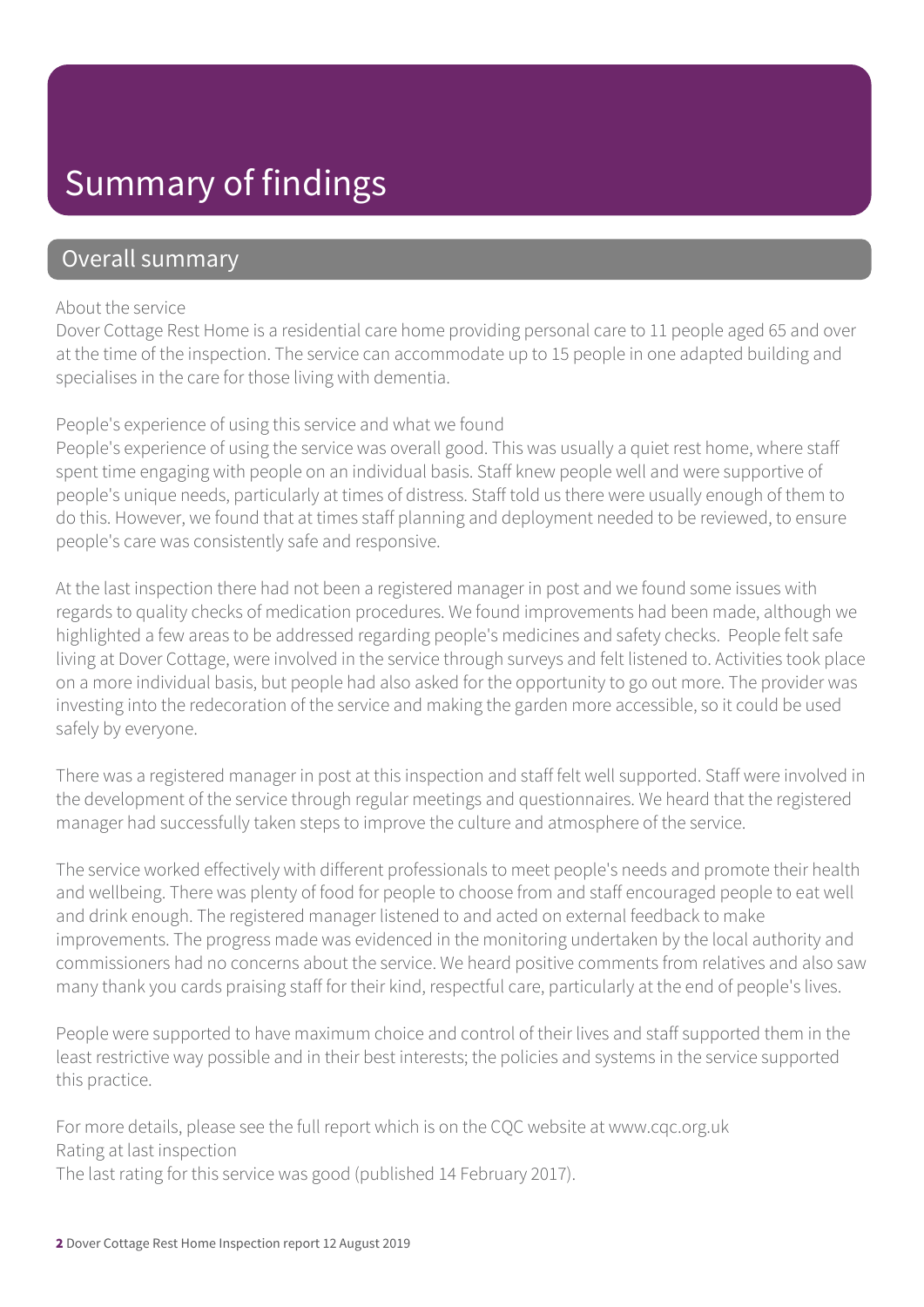#### Why we inspected

This was a planned inspection based on the previous rating.

Follow up

We will continue to monitor information we receive about the service until we return to visit as per our reinspection programme. If we receive any concerning information we may inspect sooner.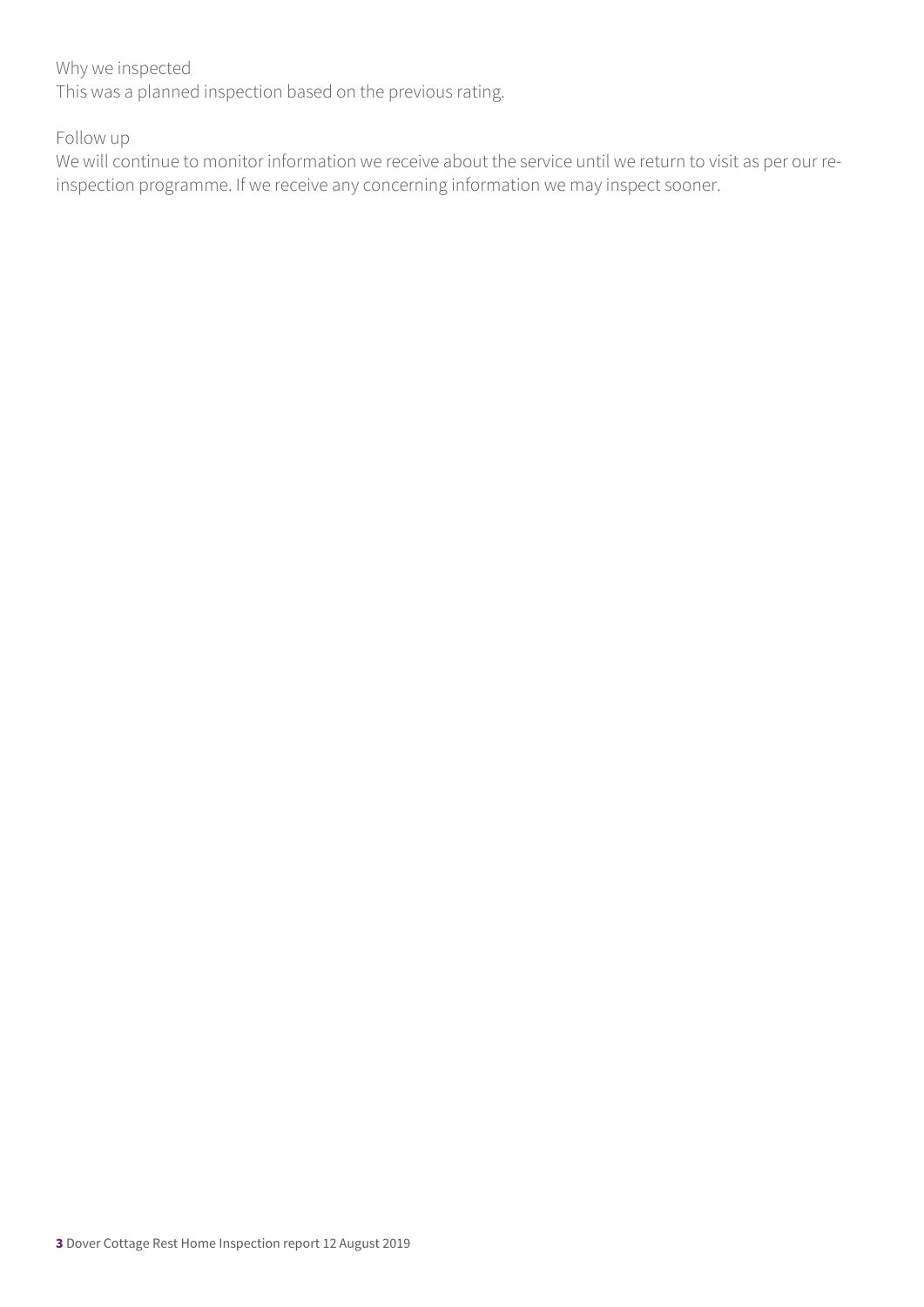### The five questions we ask about services and what we found

We always ask the following five questions of services.

| Is the service safe?                          | <b>Requires Improvement</b> |
|-----------------------------------------------|-----------------------------|
| The service was not always safe.              |                             |
| Details are in our safe findings below.       |                             |
| Is the service effective?                     | Good                        |
| The service was effective.                    |                             |
| Details are in our effective findings below.  |                             |
| Is the service caring?                        | Good                        |
| The service was caring.                       |                             |
| Details are in our caring findings below.     |                             |
| Is the service responsive?                    | Good                        |
| The service was responsive.                   |                             |
| Details are in our responsive findings below. |                             |
| Is the service well-led?                      | Good                        |
| The service was well-led.                     |                             |
| Details are in our well-led findings below.   |                             |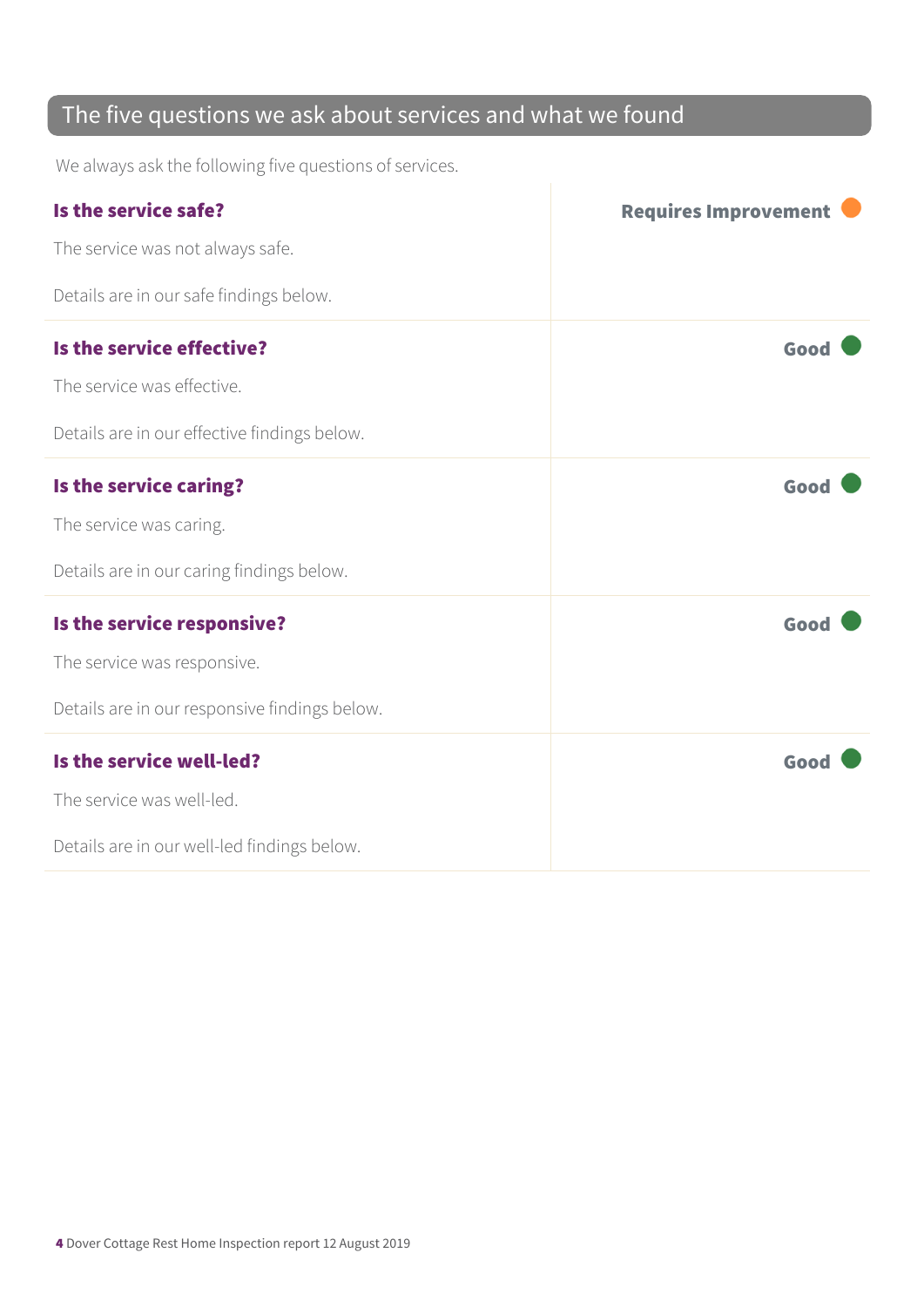

# Dover Cottage Rest Home

#### Detailed findings

### Background to this inspection

#### The inspection

We carried out this inspection under Section 60 of the Health and Social Care Act 2008 (the Act) as part of our regulatory functions. We checked whether the provider was meeting the legal requirements and regulations associated with the Act. We looked at the overall quality of the service and provided a rating for the service under the Care Act 2014.

Inspection team The inspection was carried out by one inspector.

#### Service and service type

Dover Cottage Rest Home is a 'care home'. People in care homes receive accommodation and nursing or personal care as a single package under one contractual agreement. CQC regulates both the premises and the care provided, and both were looked at during this inspection.

The service had a manager registered with the Care Quality Commission. This means that they and the provider are legally responsible for how the service is run and for the quality and safety of the care provided.

Notice of inspection This inspection was unannounced.

#### What we did before the inspection

We reviewed information we had received about the service since the last inspection. We sought feedback from the local authority and professionals who work with the service. We used all of this information to plan our inspection. We had not asked the provider to send us a provider information return before the inspection. This is information providers are required to send us with key information about their service, what they do well, and improvements they plan to make.

#### During the inspection

We spoke with people who used the service and a relative about their experience of the care provided. We also read people's and staff's feedback about the service recent surveys. We spoke with five members of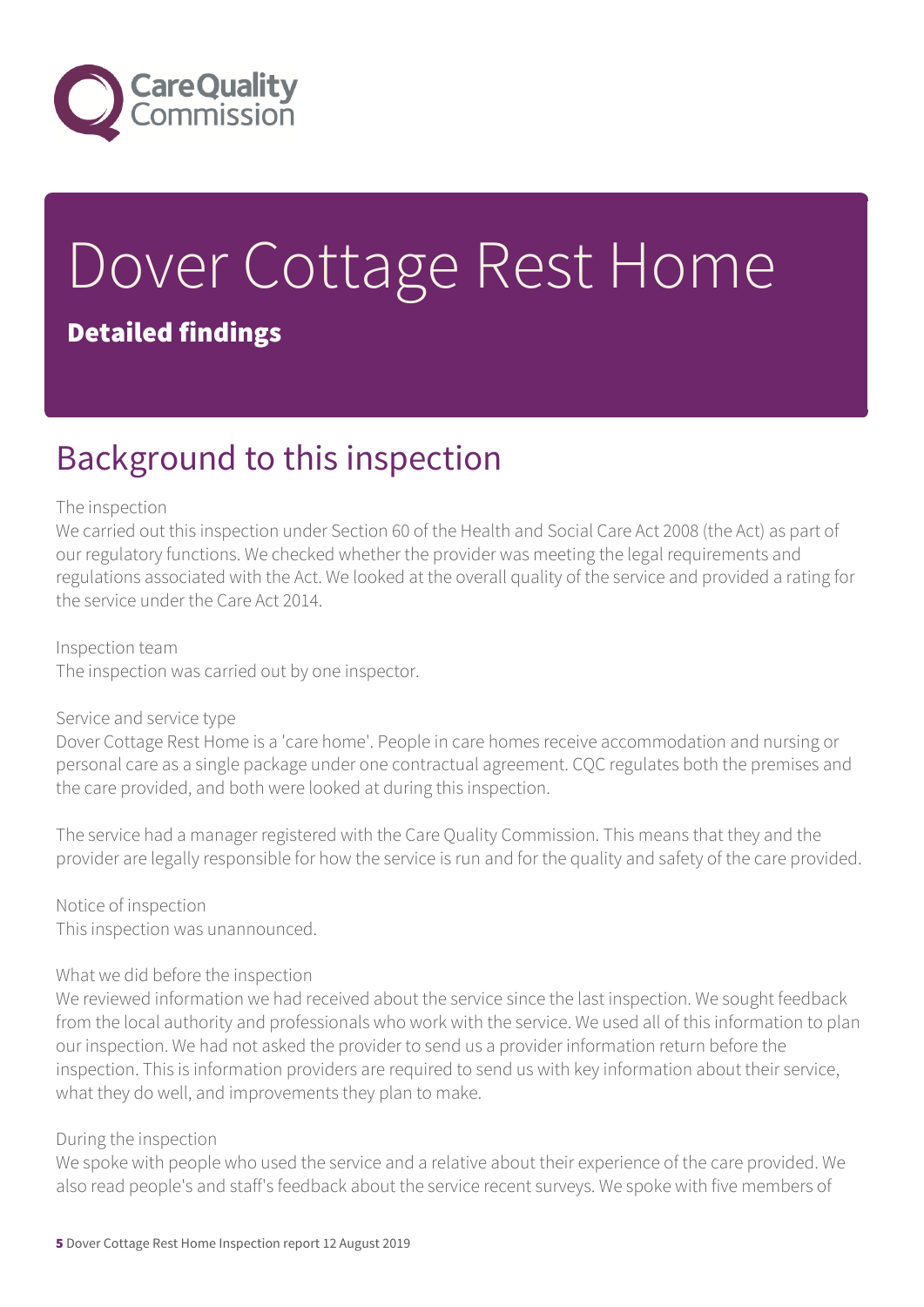staff including the registered manager, the operations manager, senior care workers and the chef. We used the Short Observational Framework for Inspection (SOFI). SOFI is a way of observing care to help us understand the experience of people who could not talk with us.

We reviewed a range of records. This included two people's care records and multiple medication records. We looked at two staff files in relation to recruitment, as well as information about staff training and supervision. A variety of records relating to the management of the service, including safety and quality checks, as well as procedures were reviewed.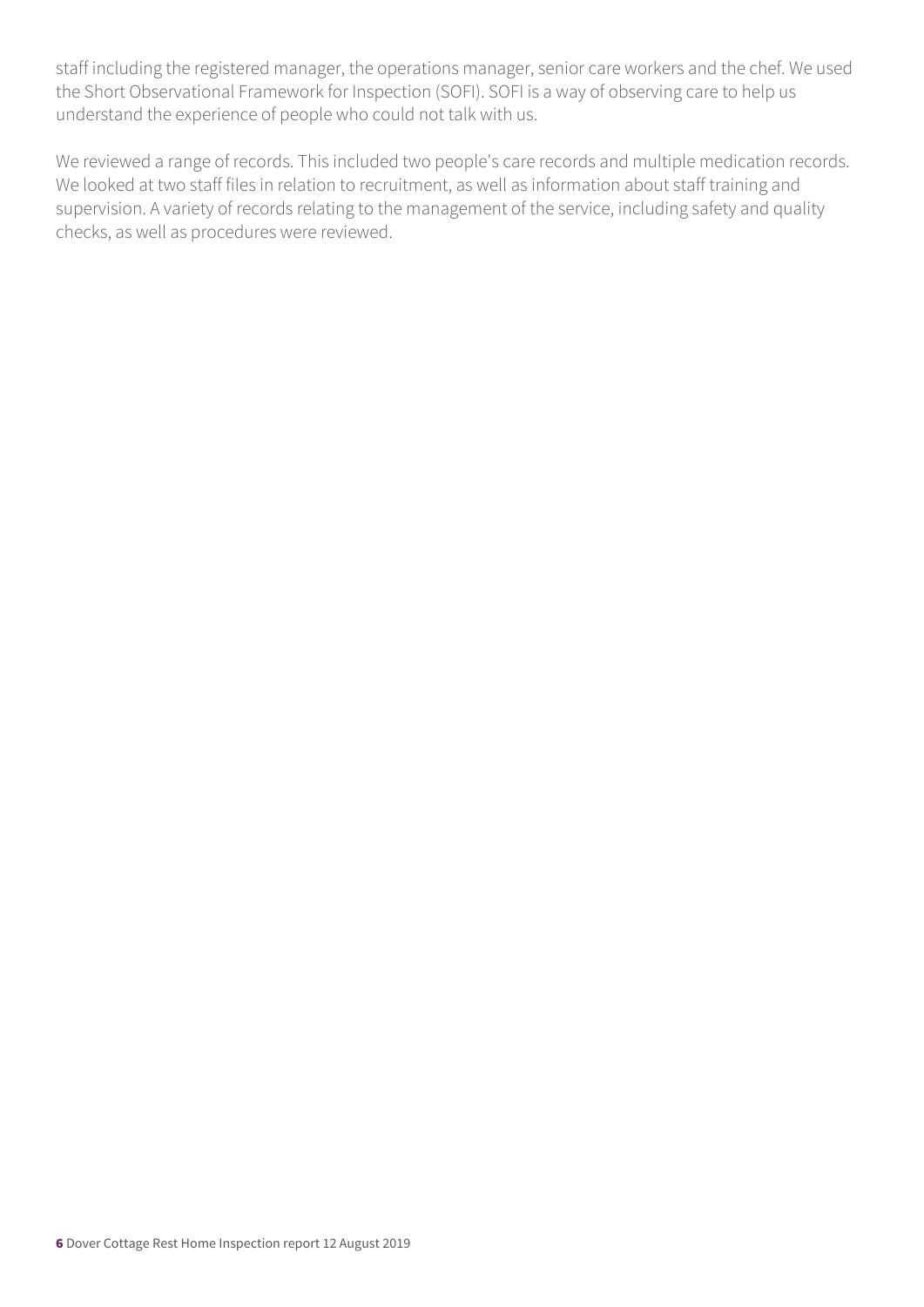### Is the service safe?

### Our findings

Safe – this means we looked for evidence that people were protected from abuse and avoidable harm.

At the last inspection this key question was rated as good. At this inspection this key question has now deteriorated to requires improvement. This meant some aspects of the service were not always safe.

Staffing and recruitment

● There were usually two staff on each shift. Additional support was available from the management team during the day and 'on-call' outside of daytime hours. Staff felt this was mostly sufficient, as the service was usually quiet and settled.

● However, there had been a recent, sudden increase in incidents of people presenting behaviours that challenge. Staff still kept people safe, but it became difficult, as they needed to protect the person in distress, as well as those around them, while still ensuring people at risk of falls were monitored. The provider was endeavouring to temporarily increase staffing levels as much as possible. We considered that lessons learned from incidents and events should be taken into account for the service's ongoing recruitment.

● We considered that to be proactive and able to respond to changing needs more promptly, staff planning and deployment needed to be reviewed. We also considered and received feedback that with two staff on shift it may at times be difficult to be flexible around people's wishes.

We recommend the provider review the planning and deployment of staffing levels, to ensure people receive consistently safe and responsive care.

● Staff continued to be recruited using appropriate checks.

Using medicines safely

● The service overall supported people with their medicines safely. Medication profiles detailed people's information and preferences. We pointed out a few minor areas to be reviewed to ensure records were clear and consistent, such as information in 'as required' medicines protocols or people's profiles.

Assessing risk, safety monitoring and management

● Regular safety checks of the service's premises were completed. We pointed out a few checks that required review as well as some repair needs to the registered manager. They assured us these issues would be addressed promptly. $\square$ 

● People had personalised assessments of risks to their health and safety in place. The service had consulted with appropriate professionals to identify steps to reduce such risks.

● People had personalised emergency evacuation plans in place. Recent fire drills, including staff responding appropriately to 'false alarms' had been recorded.

Systems and processes to safeguard people from the risk of abuse; Learning lessons when things go wrong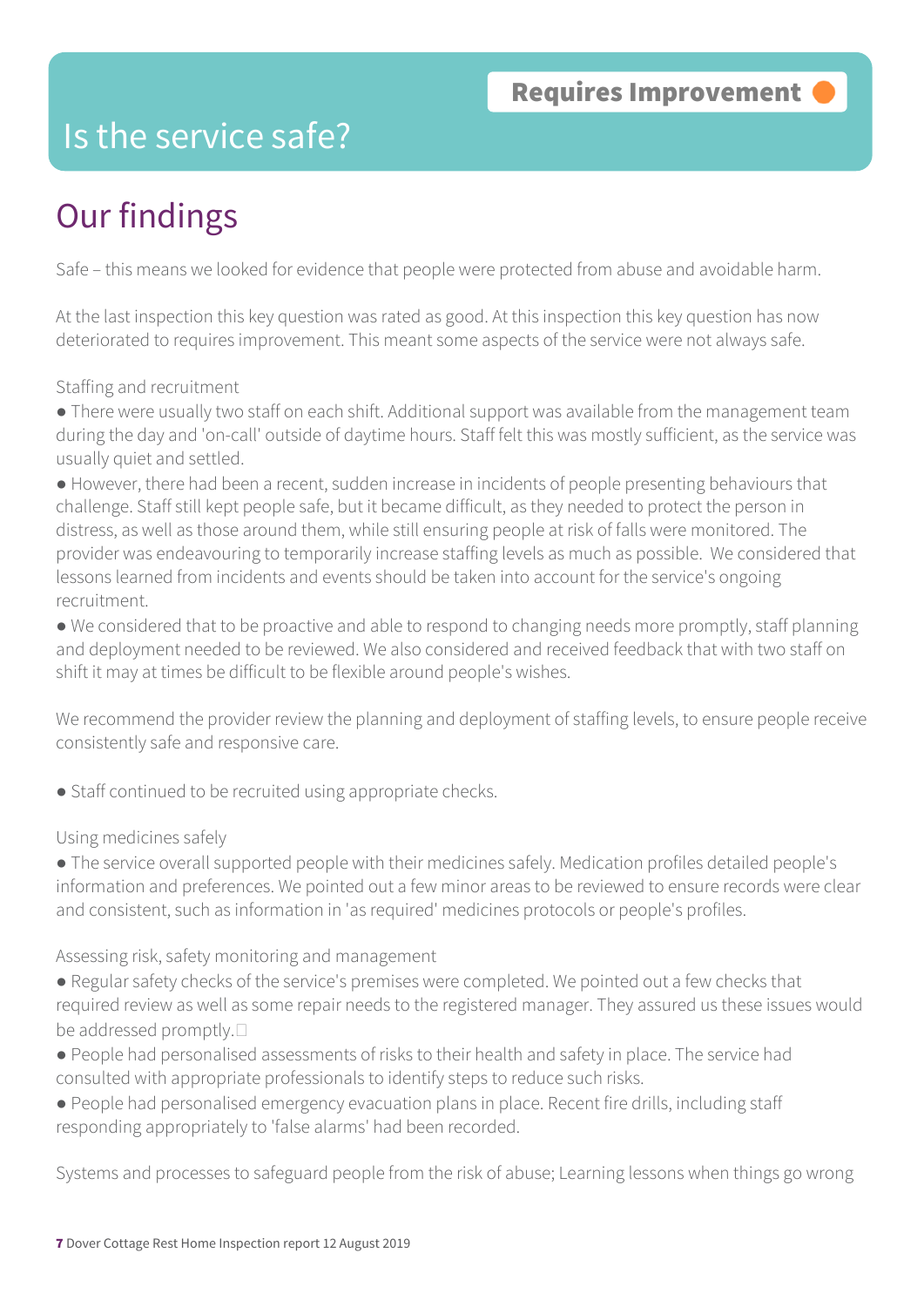● People felt safe living at the service. One person said, "Yes, I have this lovely [staff member] here to look after me."

● Staff were aware of safeguarding responsibilities and had confidence in the registered manager to address any concerns.

● When concerns had been raised, the registered manager had investigated them appropriately and when needed ensured lessons were learned to prevent reoccurrence.

● We discussed examples of such learning from incidents and events, which included the registered manager reviewing their assessment processes.

Preventing and controlling infection

● The service appeared clean and hygienic throughout. The provider had started to redecorate and refresh the environment.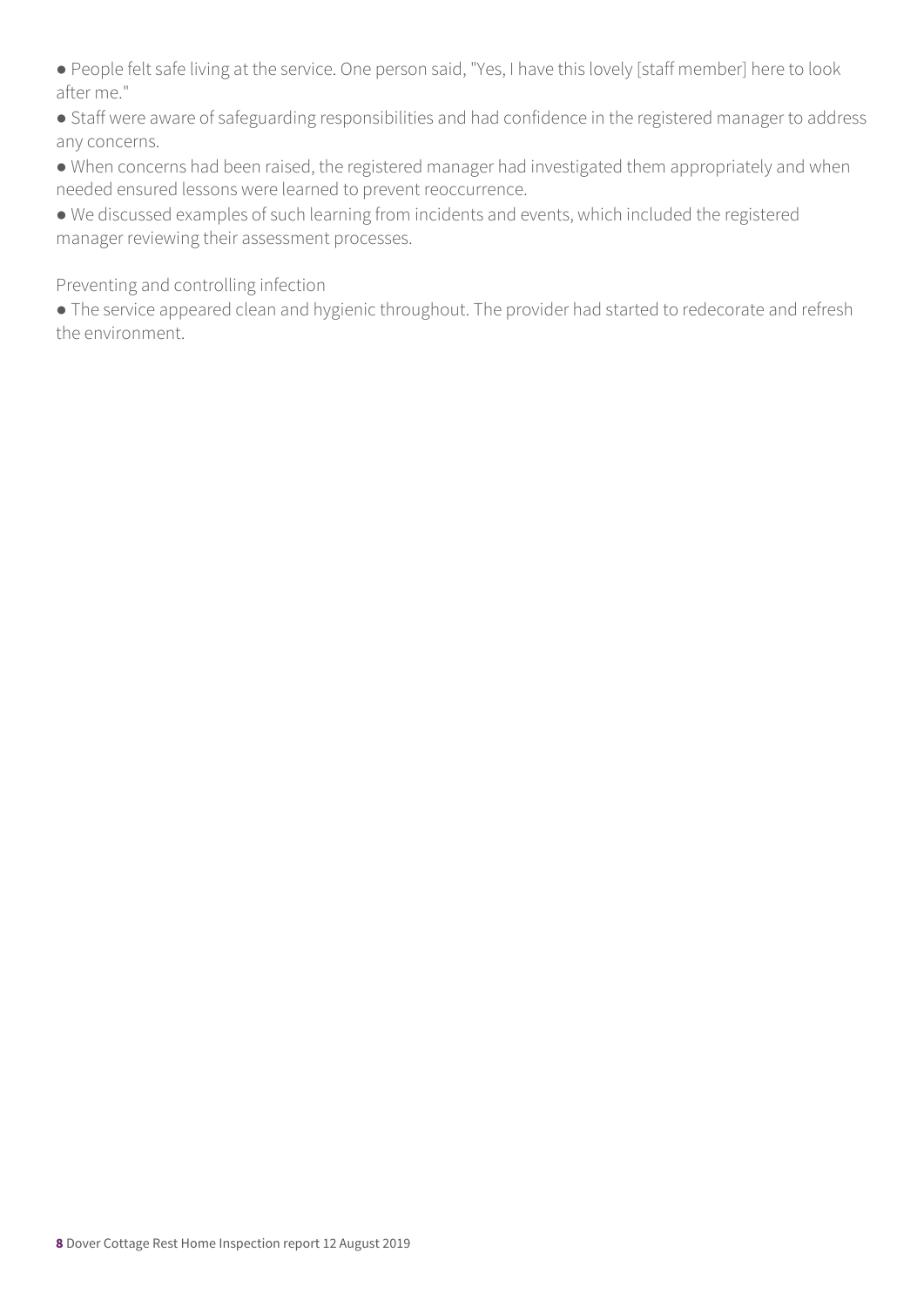### Is the service effective?

### Our findings

Effective – this means we looked for evidence that people's care, treatment and support achieved good outcomes and promoted a good quality of life, based on best available evidence.

At the last inspection this key question was rated as good. At this inspection this key question has remained the same. This meant people's outcomes were consistently good, and people's feedback confirmed this.

Assessing people's needs and choices; delivering care in line with standards, guidance and the law; Staff working with other agencies to provide consistent, effective, timely care

- The service worked effectively with professionals to assess, review and meet people's needs.
- This included for example assessing and recording people's behaviours that challenge, to provide effective information for mental health professionals.
- The registered manager had learned from previous events and changed their assessment processes to make it more robust and help ensure safe admissions. They had worked with different stakeholders and professionals when they had concerns about people's changing needs and meeting these safely.

Staff support: induction, training, skills and experience

- Staff felt well supported, received regular supervision and felt listened to by the registered manager.
- A dedicated operations manager offered training for staff and ensured good attendance.
- Staff completed nationally recognised inductions and vocational qualifications, to prepare them for their role.

● The service's dementia awareness training helped staff to understand the experiences of people living with the condition. Staff also had access to more in-depth, distance learning courses, for example on end of life care or behaviours that challenge.

Supporting people to eat and drink enough to maintain a balanced diet; Supporting people to live healthier lives, access healthcare services and support

- There was plenty of food and choice of it on offer. Staff encouraged people in different, personalised ways to eat well, for example trying alternatives or smaller portions.
- Kitchen staff were very knowledgeable about people's dietary needs and preferences. Kitchen staff ensured they gave people lots of choice and prepared their favourite meals as often as possible.
- The service worked with a variety of health professionals to promote and maintain people's health and wellbeing. This included ensuring people who did not eat much or had difficulty eating and swallowing had appropriate specialist support.
- Staff encouraged people to keep hydrated in the hot weather, as well as helping people to choose cooler clothes. Staff explained how they used fitness exercises as part of people's activities.

Adapting service, design, decoration to meet people's needs

- The provider was redecorating the service throughout.
- Some basic signage and orientation aids were in place to help guide people. We discussed how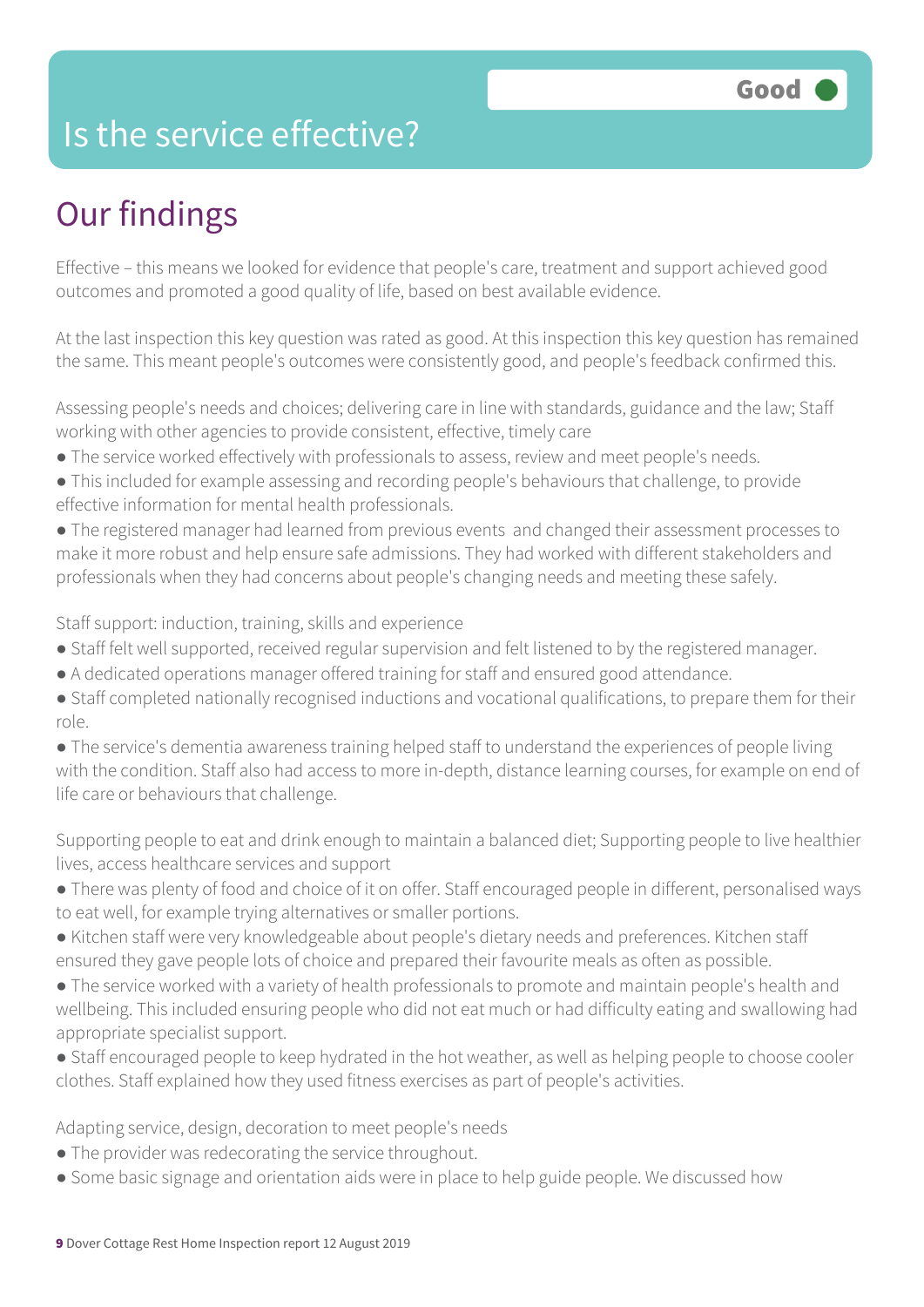redecoration offered further opportunities to make the service dementia-friendly in line with best practice.

Ensuring consent to care and treatment in line with law and guidance

The Mental Capacity Act 2005 (MCA) provides a legal framework for making particular decisions on behalf of people who may lack the mental capacity to do so for themselves. The Act requires that, as far as possible, people make their own decisions and are helped to do so when needed. When they lack mental capacity to take particular decisions, any made on their behalf must be in their best interests and as least restrictive as possible.

People can only be deprived of their liberty to receive care and treatment when this is in their best interests and legally authorised under the MCA.

In care homes, and some hospitals, this is usually through MCA application procedures called the Deprivation of Liberty Safeguards (DoLS).

We checked whether the service was working within the principles of the MCA and whether any conditions on authorisations to deprive a person of their liberty had the appropriate legal authority and were being met.

● We saw a variety of examples of completed assessments to determine people's capacity regarding specific decisions.

● Appropriate applications had been made to the local authority. Where authorisations were outstanding, we saw examples of the registered manager following this up with the local authority.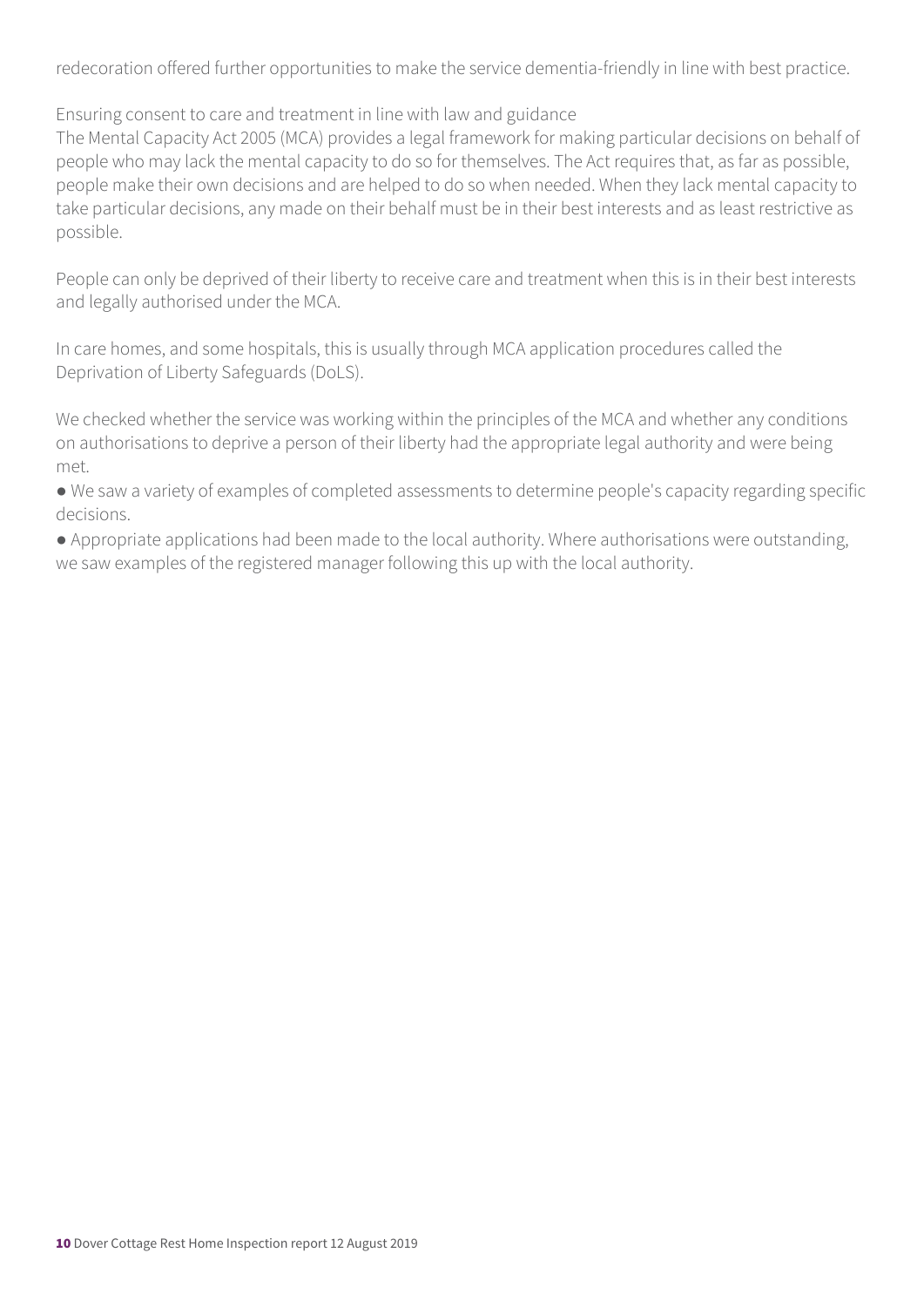### Is the service caring?

### Our findings

Caring – this means we looked for evidence that the service involved people and treated them with compassion, kindness, dignity and respect.

At the last inspection this key question was rated as good. At this inspection this key question has remained the same. This meant people were supported and treated with dignity and respect; and involved as partners in their care.

Ensuring people are well treated and supported; respecting equality and diversity

- We observed kind, caring and calm interactions between people who lived at the service and staff. Staff were also supportive of visiting relatives.
- People told us or showed us through smiles and appearing relaxed around those supporting them, that they liked the staff team.
- It was clear that recent, sudden increases in incidents when people became distressed had put pressures on staff. However, we saw staff managed these incidents calmly and supportively. We considered however, as per our recommendation, that staffing needed to be reviewed to support this.
- The service had recently introduced the option for people to have their lunch in a quieter room, to offer a different meal experience. The registered manager carried out regular mealtime experience observations and was still developing this, in order to ensure mealtimes were as positive as possible.
- One of the staff members had been nominated for a nationally recognised Dignity in Care award. This showed a particularly caring approach by the staff member, as well as the recognition of it by the registered manager.
- We saw many thank you cards from relatives, praising staff for their kindness and care. Many staff had worked at the service for a long time and it was clear they knew people very well.

Supporting people to express their views and be involved in making decisions about their care; Respecting and promoting people's privacy, dignity and independence

- Staff checked with people if it was ok to provide care or support before they did.
- Staff promoted and respected people's choices. For example, when offering people their medicines at lunchtime and asking whether they would rather wait to take them.
- Care plans and other related information highlighted what people could do for themselves, but also what they required help with.
- "This Is Me" documents to provide people's life stories and backgrounds to support their care had been completed together with people and their relatives. This helped staff gain an understanding of the people they were caring for.
- Staff had supported people to express their views about the service and wishes in individually completed surveys. Staff had made a point of respectfully noting that they had recorded what people had told them in the way they said it.
- Generally people's confidential records were kept securely locked away. We pointed out one record for consideration to the registered manager and they addressed this straightaway.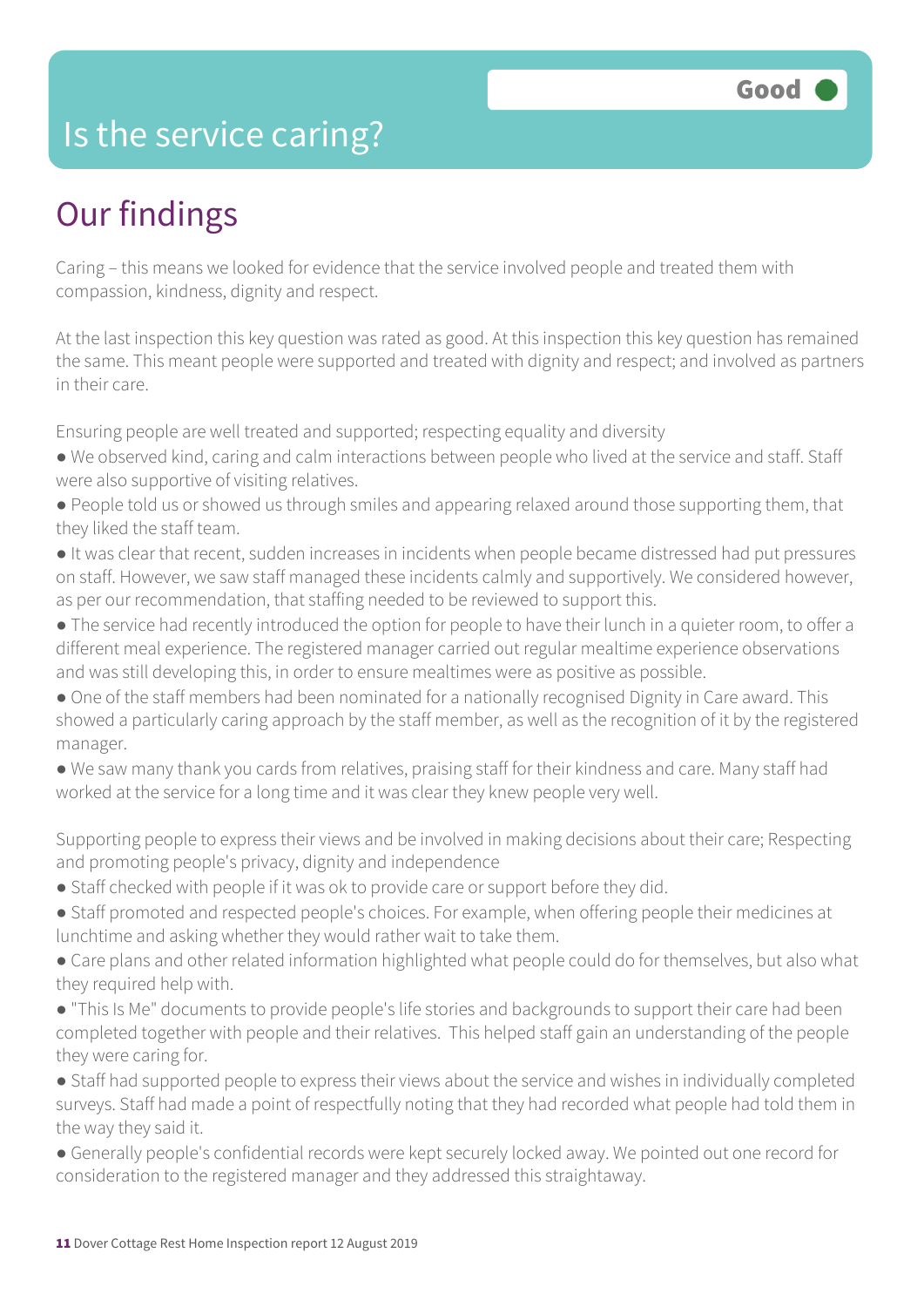### Is the service responsive?

### Our findings

Responsive – this means we looked for evidence that the service met people's needs.

At the last inspection this key question was rated as good. At this inspection this key question has remained the same. This meant people's needs were met through good organisation and delivery.

Planning personalised care to ensure people have choice and control and to meet their needs and preferences

● Care plans gave information about people's likes, dislikes, as well as support needs, and were reviewed monthly. People's care was personalised and we observed staff engaging with people on an individual basis.

● People had both an initial "this is me" and updated "this is me now" document in place. These detailed their life story and changes to needs. People also had a regularly reviewed care dependency map that showed people's needs and support profile at a glance.

Meeting people's communication needs; Improving care quality in response to complaints or concerns Since 2016 onwards all organisations that provide publicly funded adult social care are legally required to follow the Accessible Information Standard (AIS). The standard was introduced to make sure people are given information in a way they can understand. The standard applies to all people with a disability, impairment or sensory loss and in some circumstances to their carers.

- Information about how people communicated was included in their care plans. Staff used this knowledge when engaging with people.
- Important information, such as the residents guide or complaints procedure, was available in different formats on request, to make it easier to read and understand. We asked the registered manager to make information on noticeboards readily available in different formats.
- People let staff know if something was not right and also noted what they felt needed to be improved in surveys completed with staff.
- Complaints had been recorded and responded to by the registered manager. They gave us examples of what they had learned and improved after complaints had been received.

Supporting people to develop and maintain relationships to avoid social isolation; support to follow interests and to take part in activities that are socially and culturally relevant to them

- We discussed activities with the registered manager. They explained they regularly tried to engage people in group activities, but that many people did not enjoy this and felt patronized by it.
- Staff therefore engaged people in individual '1:1' conversations and activities instead, to sit, chat and reminisce with them. Staff still tried to engage people in quizzes and exercises.
- We considered with the registered manager that going out for people was an area for development, from feedback we saw. However, the registered manager also explained that the garden for example was being redeveloped to improve it and make it accessible for everyone.

End of life care and support

• At the time of inspection, nobody was receiving specific 'end of life' care. The registered manager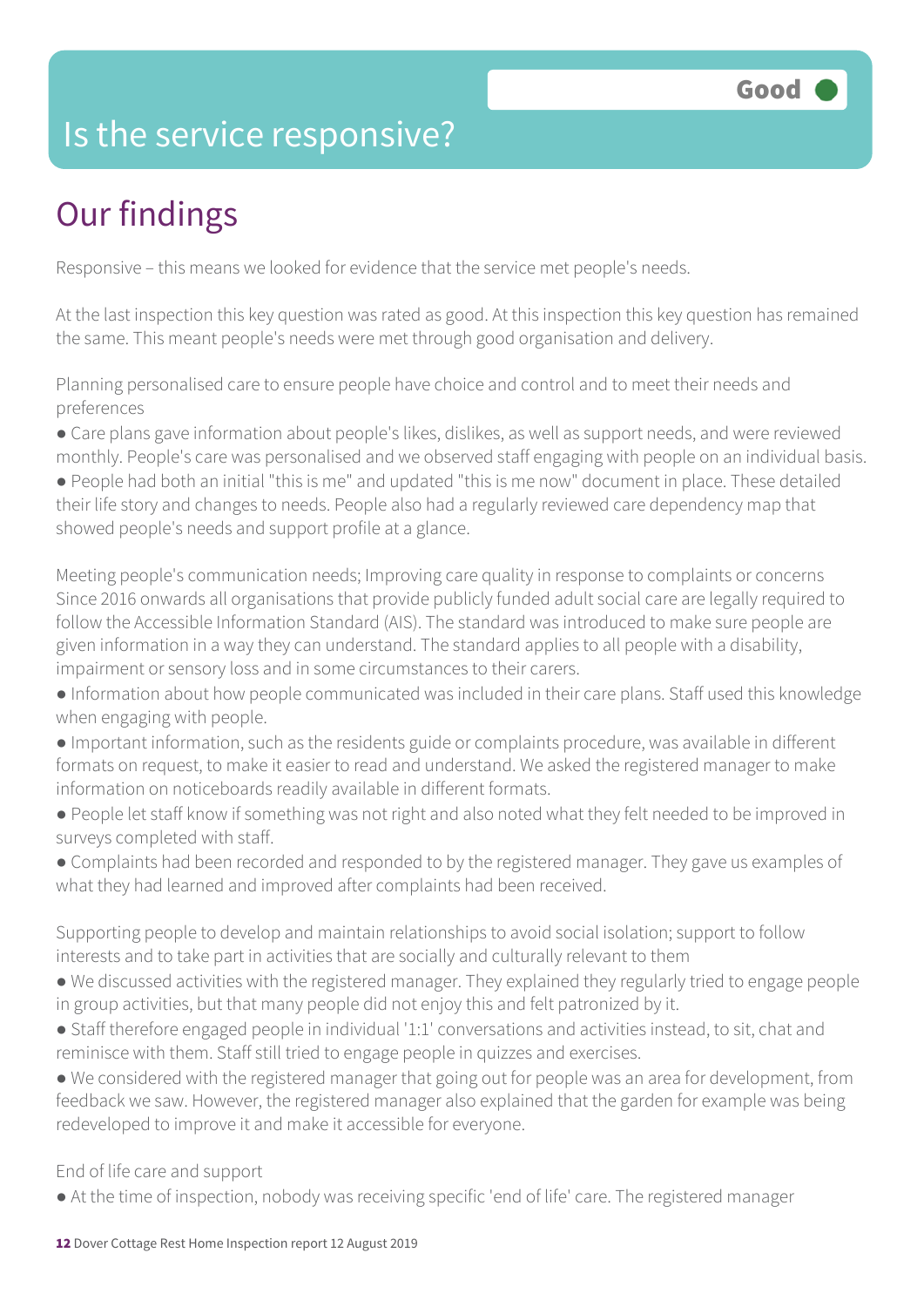explained they were introducing the NHS Recommended Summary Plan for Emergency Care and Treatment (ReSPECT) for everyone. This is a process that creates personalised recommendations for a person's clinical care in a future emergency in which they are unable to make or express choices.

● In many thank you cards we saw, relatives praised staff for the kind, dignified support they had given them and their loved one at the end of their life. We understood that at these times, care was provided by external district nurses, but the service's staff helped to keep people comfortable as much as possible.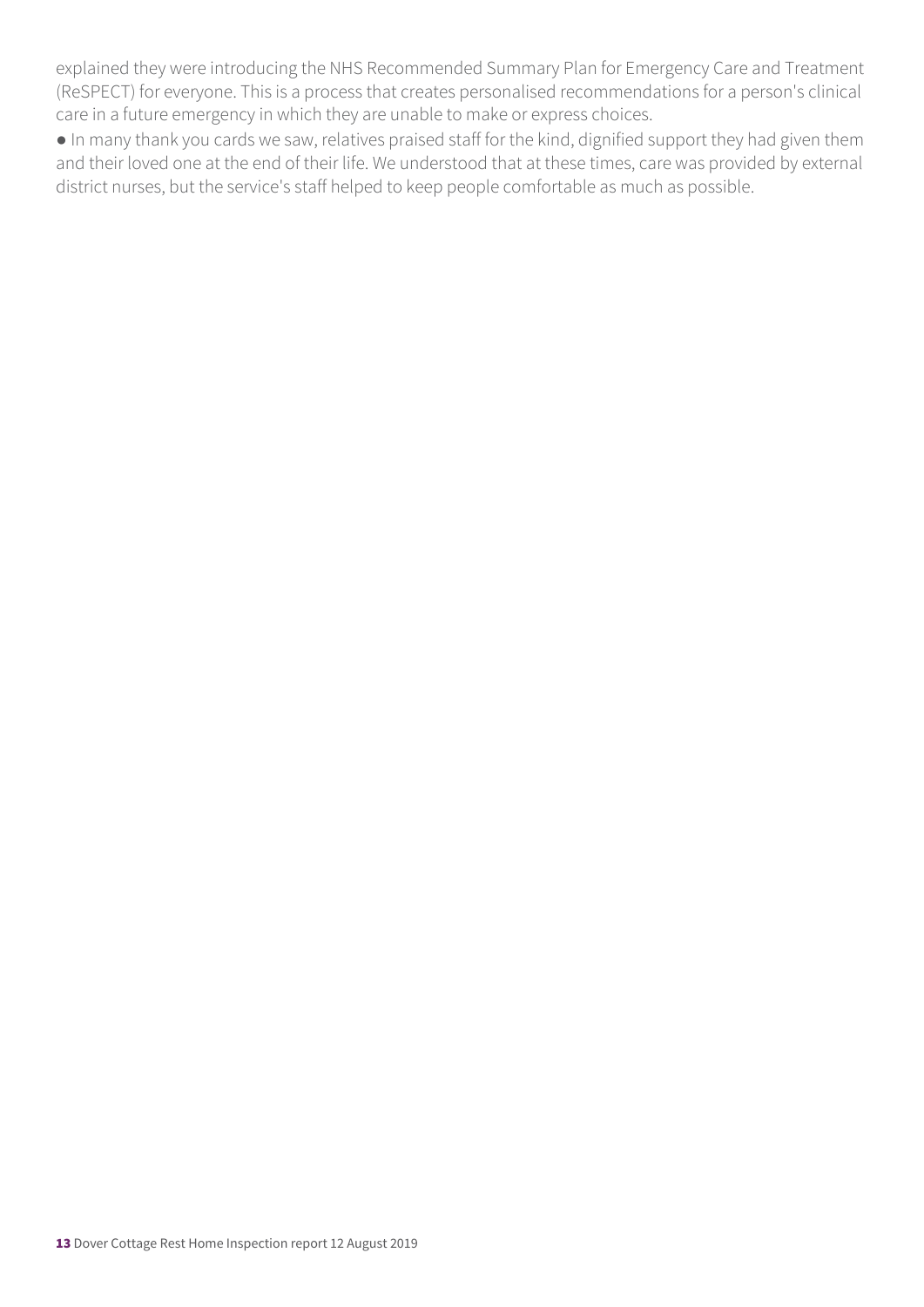### Is the service well-led?

### Our findings

Well-Led – this means we looked for evidence that service leadership, management and governance assured high-quality, person-centred care; supported learning and innovation; and promoted an open, fair culture.

At the last inspection this key question was rated as requires improvement. At this inspection this key question has now improved to good. This meant the service was consistently managed and well-led. Leaders and the culture they created promoted high-quality, person-centred care.

Continuous learning and improving care; Working in partnership with others

- At the last inspection, we found that quality assurance processes had not always been effective. At this inspection, we found this had improved. Although we identified a few minor areas for clarification, medication checks had identified issues and resolved these. External medication auditors also provided input, which had been addressed.
- The registered manager carried out observations and other checks to monitor and improve the quality of the service, as well as staff practice and competence.
- The service was in regular contact with the local authority. From local authority quality check visits we could see good progress. The most recent visit noted few actions which had all been completed. The local authority told us they had no concerns about the service.
- Feedback from relatives was complimentary about the service.
- Promoting a positive culture that is person-centred, open, inclusive and empowering, which achieves good outcomes for people
- Staff felt that there was a good team-working culture at the service. One staff member said, "It is like a family. The atmosphere is good now, it was not for a while, but that has all been sorted now and it feels much better."
- Staff had completed training in equality and diversity. Staff gave us examples of they supported people's specific equality needs.
- Staff felt the registered manager was supportive and listened to their concerns. Staff said, "[Registered manager] will cover shifts herself and work alongside us. We all work together, so that things can get addressed quickly." The registered manager had recognised a staff member's particularly good practice and nominated them for a nationally recognised award.

Managers and staff being clear about their roles, and understanding quality performance, risks and regulatory requirements; How the provider understands and acts on the duty of candour, which is their legal responsibility to be open and honest with people when something goes wrong

- At the last inspection, there had not been a registered manager in post, but there was now.
- Ratings from our last inspection had been displayed prominently. The registered manager had notified the Care Quality Commission (CQC) of specific events in line with legal obligations.
- When things went wrong, the registered manager informed families, offered and apology and a plan to prevent reoccurrence.